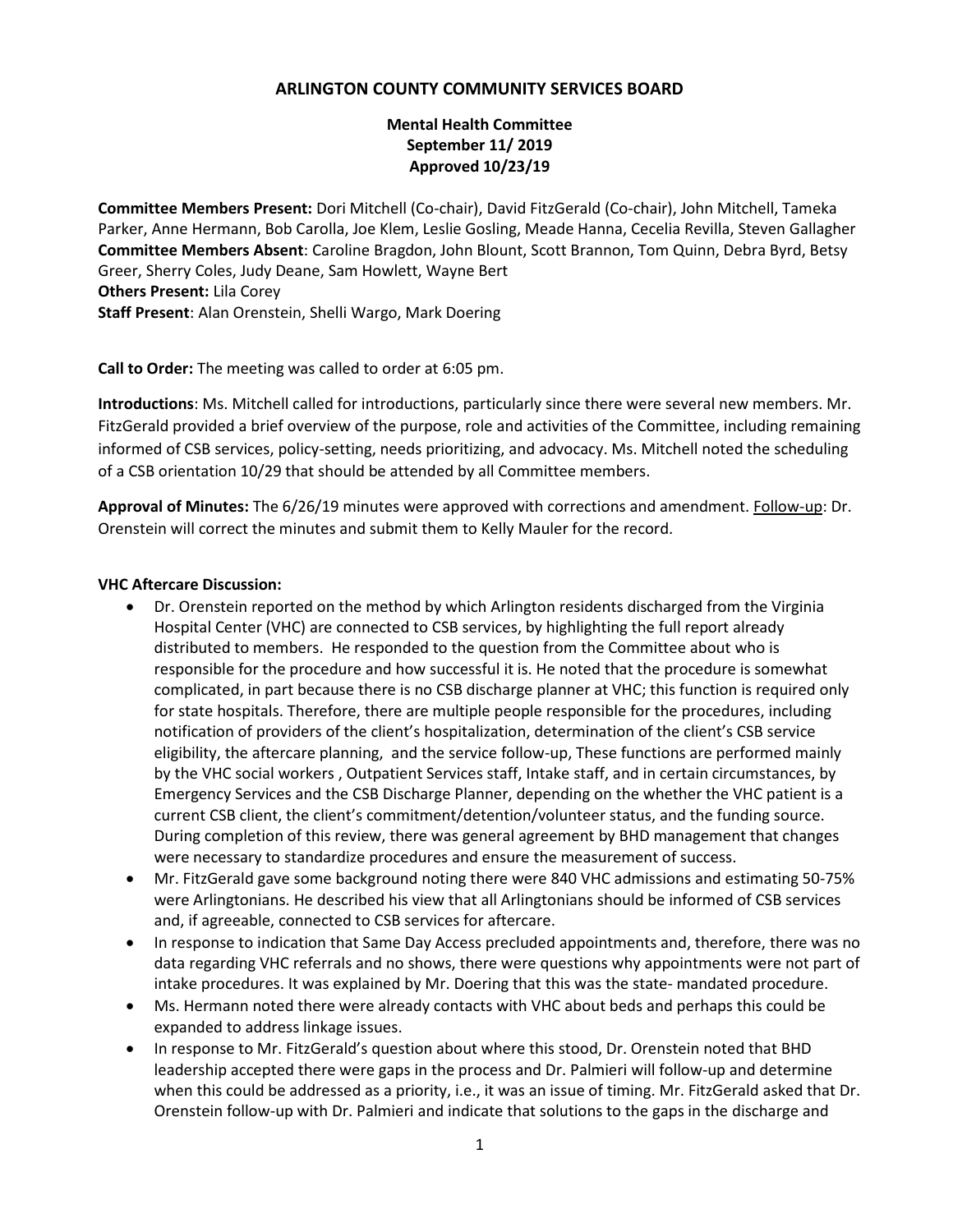aftercare process with VHC for Arlington residents was an issue of interest to the Committee. Followup: Dr. Orenstein will inform Dr. Palmieri of the Committee's interest in VHC discharge and aftercare connection issues with DHS.

# **Budget Discussion:**

Dr. Orenstein gave a brief reminder of the Committee budget process to date and importance of completing discussion and priorities by the October deadline set by Ms. Warren. He also outlined the budget review process that also involved discussion by the CSB Board, DHS leadership and CSB advocacy with the Arlington County Board. Therefore, some currently unresolved budget issues may very well at later stages be incorporated in the process. Dr. Orenstein also updated the Committee by noting that: The Peer position was removed since two-year state funding became available; the Forensic program manager prioritized the staffing proposal; it was determined the SAMH capacity funding request was one time; and the wait list for group home/supported apartments was reported, in response to Committee questions. Ms. Mitchell noted that with discussions beginning at the May meeting and receiving the October deadline from Ms. Warren, she suggested that the discussion be limited and asked for member comments and advocacy. There followed advocacy for the SAMH staffing request, the Forensic team staffing proposal, and the young adult staff proposal. After clarification that voting should be limited to members, Dr. Orenstein distributed and explained the budget priority ranking form. Members then ranked the 6 remaining proposed priorities. Follow-up: Dr. Orenstein will analyze the ranking forms and inform the co-chairs of the ranked priorities, highlighting the top three, and inform the BHD Division Chief and CSB Executive Director.

# **Outpatient Director's Report:**

Dr. Orenstein then listed some key updates for member information:

- The CSE Bureau Chief position is now being advertised until the end of September, at which time it will be closed and the applicants received up until that time will be considered for the position.
- The Forensic/Homeless program was moved from the CSE Bureau to the RSS Bureau.
- BHD was invited by the state to submit a proposal for additional Permanent Supportive Housing funding and requested 10 additional apartments and housing and mental health support staffing.
- The RFP for the group homes was released and responses requested until 10/31.
- The Committee member list was updated, after reaching out to those not attending meetings. Follow-up: Dr. Orenstein will make the corrections noted since the list was distributed.
- Dr. Orenstein again noted the upcoming CSB orientation, and to prepare handouts, he asked for who planned on attended. All 11 members in attendance indicated they planned to attend. Follow-up: Dr. Orenstein will send orientation meeting reminders to MH Committee members.

#### . **Chairs' Report:**

Ms. Mitchell noted the status of the Committee schedule and prompted discussion of the agenda beginning with December, since September, October and November meetings were already determined and confirmed. The following was decided:

- December 11: either VHC regarding the intensive outpatient program or JA Employment Services (Jose Campos). Follow-up: Dr. Orenstein will contact Mr. Russell for a lead in inviting VHC and will alert Mr. Campos of the possibility of his presenting his program.
- January 22: co-responder model (John Palmieri)
- February 26: MH Continuum of Care Discussion (Dr. Orenstein, et. al.)
- March 25: Behavioral Health Docket Status (presenters TBD)
- April 22: Needs/ Gaps Discussion (Committee members)
- May 27: Budget Overview and discussion: Part 1
- June 24: Budget Discussion Part 2, as needed